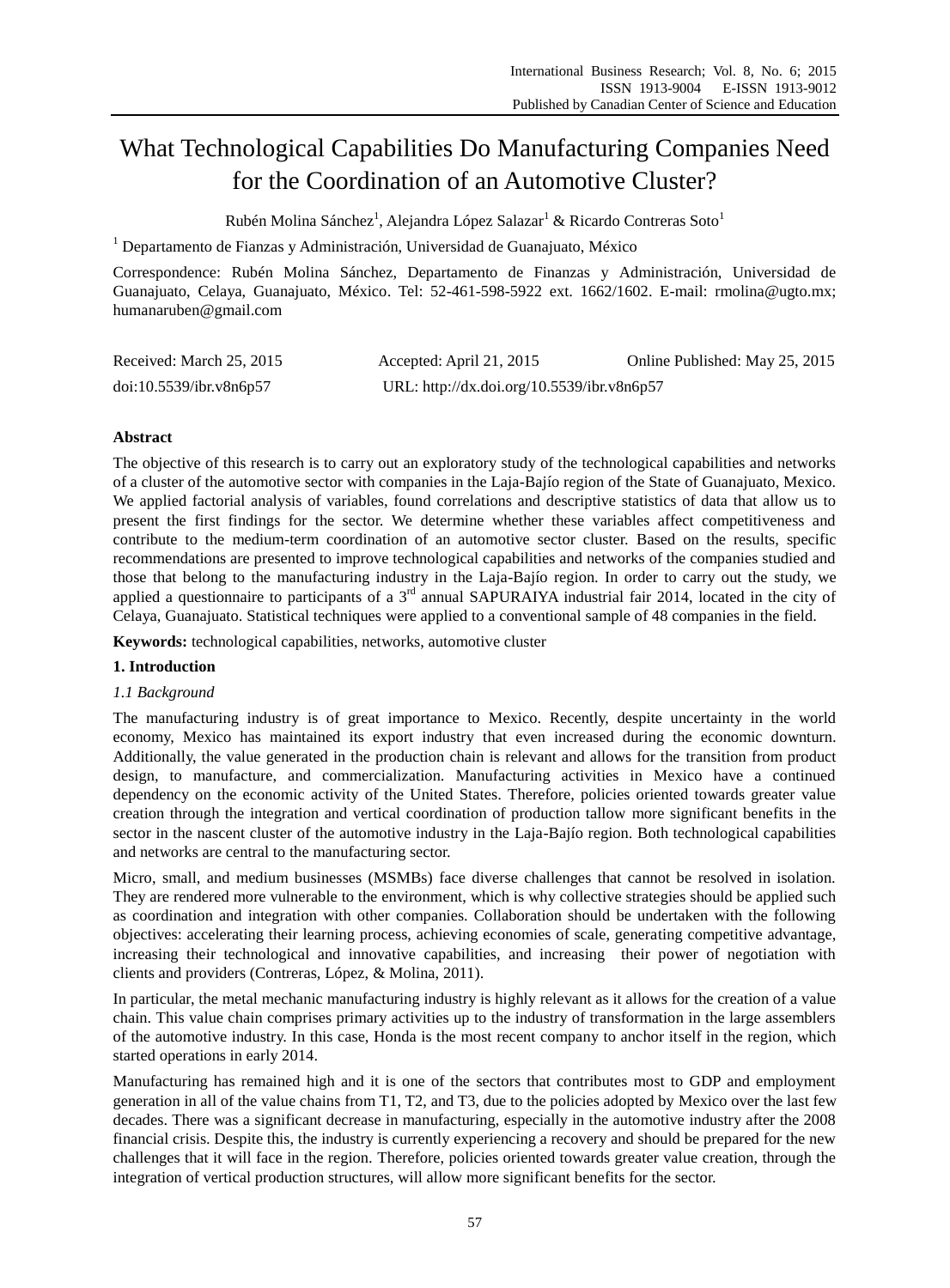Information controlled by MSMBs that generate, capture, select, and apply processes is an essential element of competitiveness (Julien et al., 1996). According to Julien, and Molina (2012), collaborative processes in MSMBs through networks facilitate and promote different actors in the region and beyond. The proximity generated favors the subtle exchange of information acting on the knowledge and transforms know-how to maintain innovation. Therefore, the flexibility of the organization and the inter-organization (in networks) are supported at the same time and may respond to each client individually and thus compensate for inferior economies of scale. As MSMBs by definition do not possess the resources of large companies, they should have access to a reserve of external resources to complement their own, which are obtained through social capital (Kliksberg & Tomassini, 2000; Bourdieu, 1980). In particular they should find new resources to capture opportunities. It is important to consider the context where the region should play a major role in the development of networks; facilitating the creation of alliances and exchanges of information among companies, universities, and investigation centers. This work on networks, stresses the importance of the sector of services for manufacturing, whose dynamism favors general development (Julien & Molina, 2012).

## *1.2 Research Objective*

The aim of this work is to realize a first approximation or diagnosis of the technological capabilities and networks of a sample of companies in the manufacturing industry in the Laja-Bajío region. The businesses that participated in the study were also participants in the third annual SAPURAIYA industrial fair in 2014 for the automotive sector in the city of Celaya, Guanajuato. The expo supports encourages companies to form a cluster that allows them to contribute to their entrepreneurial competitiveness and the wider economic development of the region. In particular, we hope to detect areas of opportunity in order to increase technological capabilities, as well as propose public policies related to encouraging technological innovation by companies in the manufacturing sector.

## *1.3 Problematics and Justification*

In Mexico, MSMBs represent 99% of businesses, generate 73% of the labor force, and since 2009 more than 40% of national GDP (INEGI, 2009). The national scenario is not yet reflected at the regional level, but it is the kind of company that is growing and expanding while following the process described in the paragraph above. However, despite their contribution to the Mexican economy, MSMBs have not reached a level of competitiveness that allows them to challenge the dynamic and competitive environment of the markets.

The Laja-Bajío region of the State of Guanajuato is divided into nine municipalities: Apaseo el Alto, Apaseo el Grande, Celaya, Comonfort, Cortázar, Jaral del Progreso, Juventino Rosas, Tarimoro, and Villagrán. We find that the manufacturing industry of the region is mainly comprised of Micro, Small, and Medium businesses (MSMBs). MSMBs generate around 57% of jobs for the Economically Active Population (EAP) and in the subsector of metal-mechanics is 44% of the EAP, generating more than 50% of the value-added production; and contributing more than 50% in terms of investment. According to the dialogue of the Automotive Industry 2012-2018, the Automotive Sector empowers and energizes growth and economic development in Mexico, because it generates 3.5% of National GDP and 19.8% of manufacturing, generating impacts in 23 industrial sectors of the country. It was recorded that in 2011, the GDP of the Automotive Sector grew four times faster than national GDP (16.9% and 3.9% respectively). Additionally, between 1994 and 2011, the GDP of the sector grew 2.2 times more than the national GDP and twice that of manufacturing. According to the proposal for the Automotive Industry Agenda 2012-2018, it was registered that the companies that belong to the automotive sector have developed large manufacturing clusters in northern and central regions of the Mexican Republic and significant distribution networks in the entire country.

The region contributed little more than 23% of the economic units in the commerce and service sectors at the state level, and close to 17% in the case of manufacturers. In terms of employment generation and production, there is a participation close to 20% for each of the three sectors. Therefore, the dynamism of the manufacturer industry is highlighted by its 25% investment contribution at the state level. Investment is defined here as capital formation.

According to the structure of the manufacturing sector in relation to company size, 98.8% of economic units in the region are micro, small, and medium businesses (MSMBs). These generate 39% of jobs and contribute close to 20% of the regional production and investment. Differentiating companies by size is important for labor perspectives of school-leavers.

The manufacturing industry, according to the The North American Industrial Classification System (NAICS), has four sub-sectors, 29 branches, and 54 sub-branches. According to the INEGI (2007), the companies of the manufacturing sector represent 757 economic units in the Laja-Bajío region. According to the director of the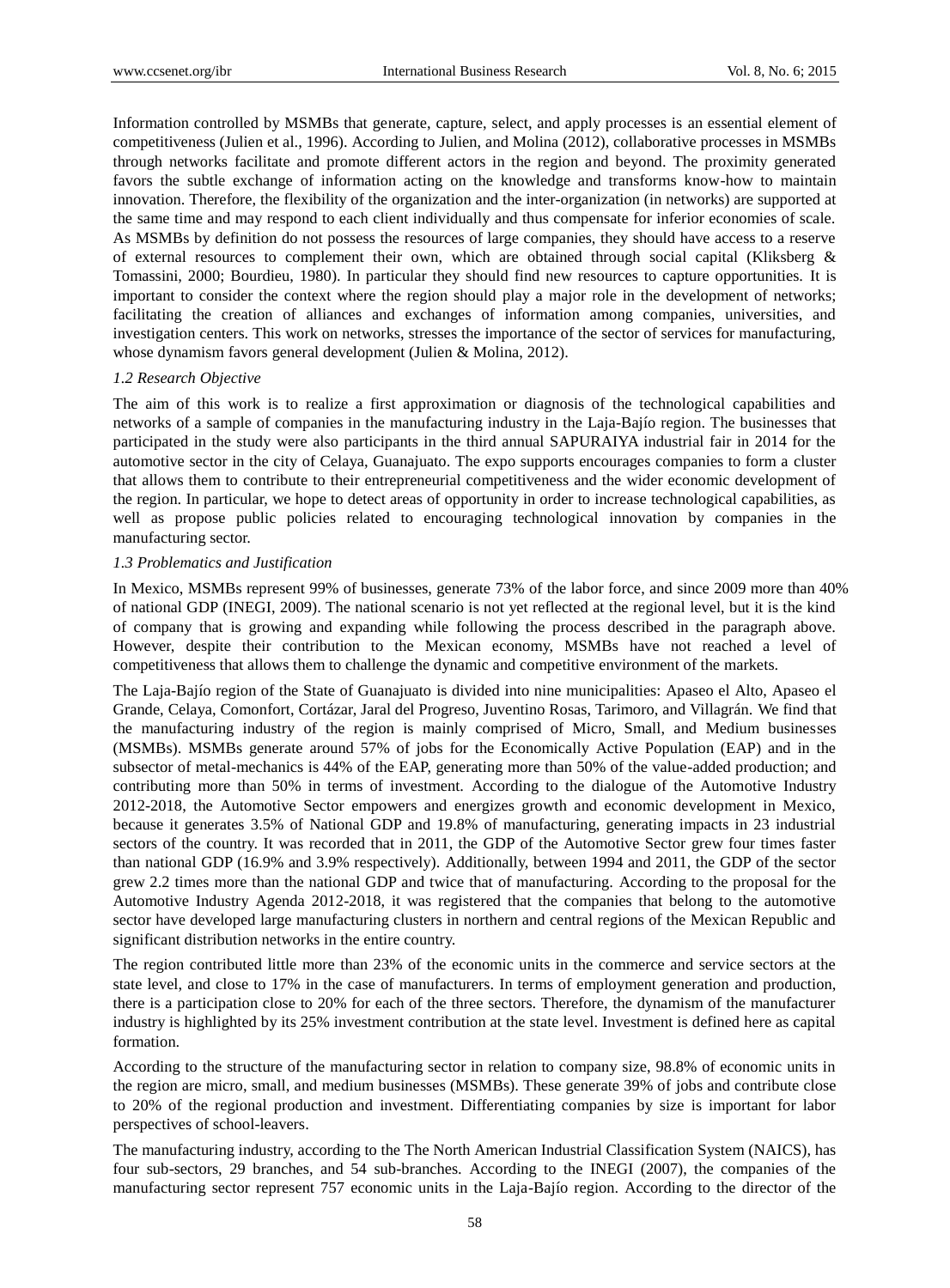industrial fair SAPURAIYA, 253 companies participated in 2014.

#### **2. Theoretical Framework**

As a background to technological capabilities in the economic and business literature, the first notions of technological capabilities refer to organizational skills that are defined as productive services (Penrose, 1959). It is established that the company has a growth potential that depends on productive services. These services are derived from the acquis of productive, material, and human resources that businesses possess. Chandler (1962) associates this growth potential to the use of external resources in a way that is more profitable than the competition using the skill to perceive opportunities and needs. While Pavitt (1971) refers to skills of tracking, evaluating, and exploiting scientific and technological resources for the solution of productive problems. Richardson (1972) indicates that the detonator of growth comes from resources associated with productive experiences and skills. According to Torres (2006), the concept of technological capabilities was mixed with other similar capabilities, such as technological strength (Lall, 1987; Bell, 1984), or technological skill (Bell, 1984; Scott-Kemmis & Bell, 1985).

In short, businesses develop skills in order to master the operation of machinery and equipment through a knowledge base and some level of technological strength. Thus, technological capabilities are comprised of resources and processes that are designed to resolve highly specific techno-organizational problems, meanwhile those technological capabilities are accumulating and evolving, and sustain the creation of new capabilities, which are considered dynamic (Dosi, 1988). These capabilities are defined according to Teece and Pisano (1994) as differential technological skills and tangible and intangible acquis, besides organizational routines, that constitute the competitive base of a particular business, due to the high specificity and idiosyncrasies which make it difficult to copy.

Leonard-Barton (1992; 1995) affirms that technological capability, which is central, is a system of interrelated knowledge that comprises four interdependent sub-systems: i) knowledge and skills of the employees; ii) technical-physical systems–dynamic deposits of knowledge and technological capability; iii) administrative systems; and, iv) values and norms–that is to say, mechanisms to control and to accelerate the creation of knowledge. The particular interrelation between these four dimensions may be the base of competitive advantage, which is why its administration plays an essential role in the functioning of this knowledge system.

Now, if the development of technological capabilities is the result of the interaction between the structures of incentives with human capital, technological efforts and institutional factors such as Lall (1992) proposed, the technological effort is represented by the technological skills of a firm that conducts innovation activities from investment functions, production, and support activities or links with the economy, which vary according to the industry to which they pertain, their size, level of development, and commercial and industrial strategies.

Technological capabilities refer to when companies acquire, accumulate, and mobilize actions and activities through the routine production and continuous resolution of problems associated with the production and commercialization of goods and services. These capabilities have variability and change according to organizational arrangements that the company acquires and configures with other agents to achieve their competitive objectives. Through which they mix old and new knowledge, skills, experiences, structures, and institutional links, a process that implies the creation of new skills. This dynamic of accumulation leads to the retention, selection, and transformation of capabilities, a process that we call technological learning. This is influenced by the competition and the industrial sector (Unger, 1994; Cimoli, 2000), the size of the company, the origin of its capital such as the sources of knowledge and technology (Villavicencio & Arvanitis, 2001), the kind and intensity of collaboration (Amsden & Hikino, 1992), and the learning capacity of the company (Mart  $\hat{n}$  & Estrada, 2011). Besides, it should be stressed that said learning impacts the productivity and competitive performance of enterprises (Arrow, 1962; Dominguez & Brown, 2004) and industries (Rosenberg, 1976; Dosi, 1988). During the last thirty years, there has been a resurgence in the study of the effects of technological change on economic development and growth. One of the analytical concepts applied to the study at the micro level has been technological capabilities (Dahlman & Westphal, 1982; Katz, 1984; Lall, 1987).

Westphal, Kim, and Dahlman (1985) define technological capabilities as "...the ability to make an effective use of technical knowledge". Said ability does not radiate in the knowledge that is possessed, but in the skills that are used in the production, investment and innovation. Bell and Pavitt (1995) define technological capabilities as the combination of specialized resources required to generate and manage technical change, including skills, knowledge and experience, institutional structures and networks. To explain how companies build their technological capabilities and identify accumulation patterns. Lall (1992), and later Bell and Pavitt (1995), proposed an analytical framework that classified them according to the principle technological activities that are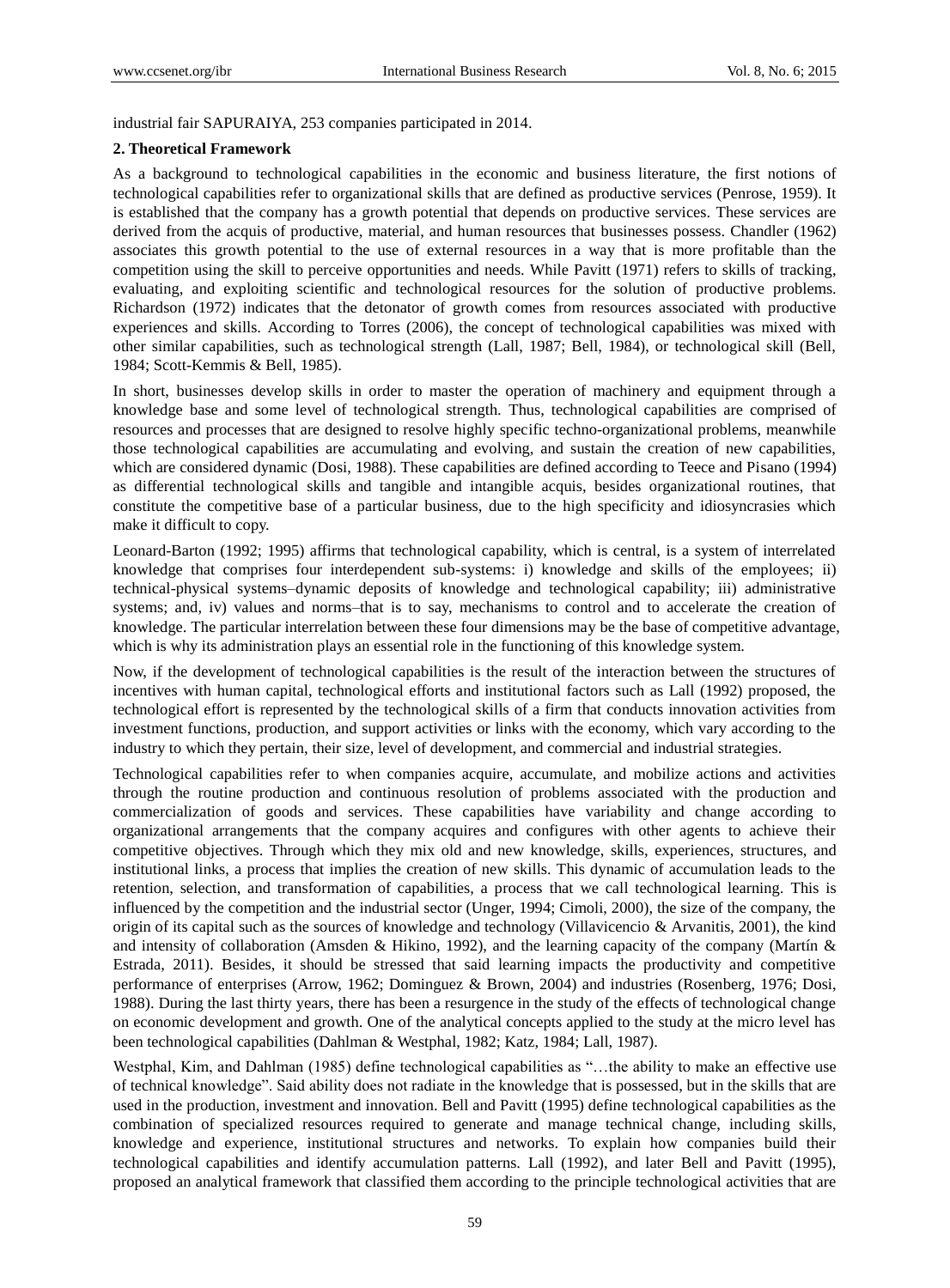undertaken to understand, make investment decisions, and execute decisions associated with production (product, process, and organization) and support (production of capital goods and development of interactions with companies and other organizations). These activities generate technological capabilities through accumulation processes that, in the long term, favor the adaptation and diversification of new products and industries. Technological capability is defined as a generic intensive knowledge-based skill that uses both scientific and technical resources and allows the company to develop successful and innovative products and/or productive processes (Prahalad & Hamel, 1990; Grant, 1991; Black & Boal, 1994; García & Navas, 2007; Miller & Shamsie, 1996; Wiklund & Shepher, 2003).

Bell and Pavitt (1995) refer to technological capabilities such as the necessary resources to generate and administer technical change. Said resources are: a) knowledge, skills, and experiences; b) institutional structures, and c) networks, within firms and with other organizations. As such, technological capabilities depend on the cultural capital of human resources, of the capabilities generated by training and learning acquired with time, such as the capability of the company to network with other organizations.

In this sense, the resources of entrepreneurship, human resources, and resources related to external networks and economic resources are determining factors of the technological capability of a company (Capaldo, Iandoli, Raffa, & Zollo, 2003). Bell and Pavitt (1995) developed a taxonomy of technological capabilities, and from there, classify technological capabilities as a function of four parameters: investment activities, production activities, networking with companies and institutions, and innovation. Therefore, they determined that levels of technological capabilities exist, depending on the grade of complexity of the activities. Lall (1992) proposes three levels of technological capabilities: primary, intermediate, and advanced. The appropriation of each technological capacity level does not imply explicit and structured sequential learning. Companies will graduate from more simple activities to more complex ones; and the degree of development of technological functions are not acquired in a homogenous way, it may be that production is at a more advanced level than networks. According to Lall (1992), diverse factors exist that influences the demand and offer of technological capabilities. On the demand side, external variables such as the macroeconomic environment, competitive pressure, and commercial regimen that influences the development of the companies' capabilities. In terms of the offer, the ability of the companies to produce new capabilities depends on the organization's capability to adapt to structures that support innovation through a more continuous flow of information, incorporate, or adapt new methods, productive processes or technology; abilities of adapting the available technology to their own processes, the ability of identifying, receiving, and transmitting information from the exterior in a strategic way.

So, the interaction between companies in the territory may create favorable situations where the use of resources, supporting collective learning and innovation may detonate bunches of groups (clusters) with a structure of various companies, that generates competitive advantage (Paunero & Corona, 2005).

From the most widely known and accepted concepts in the literature (Prahalad & Hamel, 1990; Grant, 1991; Black & Boal, 1994; García & Navas, 2007; Miller & Shamsie, 1996; Wiklund & Shepher, 2003), it is defined as a strategic technological capability like all general intensive knowledge abilities to jointly mobilize distinct individual scientific and technological resources that allow the company to develop products and/or successful innovative productive processes, the service of competitive strategy implantation of value creators before determined environmental conditions. According to Velarde et al. (2012) and Brito, Garambullo and Ferreiro (2014), the operation efficiency of a company in the manufacturing sector, resides in the level of experience and the capabilities that they acquire through learning processes, capabilities that are acquired through learning processes, capabilities that may be of three types: business, management, and technical. Business skills are those of businessmen in terms of experience, motivation, and necessary incentives to undertake industrial investment with modern technology; management skills (or administrative) and technical skills that refer to the necessary administrative and technical inputs. These three capabilities impulse the fulfillment of the business objectives (Gonsen, 1996). According to Marcelle (2007), companies need to acquire the necessary capabilities to use, adapt, and modify technology, capabilities that may or may not immerse individuals and constitute elements of technical capabilities. Even when technical capabilities are considered an intangible concept, some authors coincide in that the concept refers to information and skills, technical as well as management and institutional, that allow productive companies to assimilate, use, adapt, and change their team and technology efficiently, in order to create new technologies and develop new products and processes (Biggs et al., 1995; Kim, 1997; Jonker, 2002, cited in Velarde et al., 2012); this also implies human experience, mechanisms, and suitable institutional ties.

The capacity for innovation is comprised of two visions. The first as a technical learning process that the company experiments with; and, the second, administrative, and operative routines, according to Zawislak, Alves,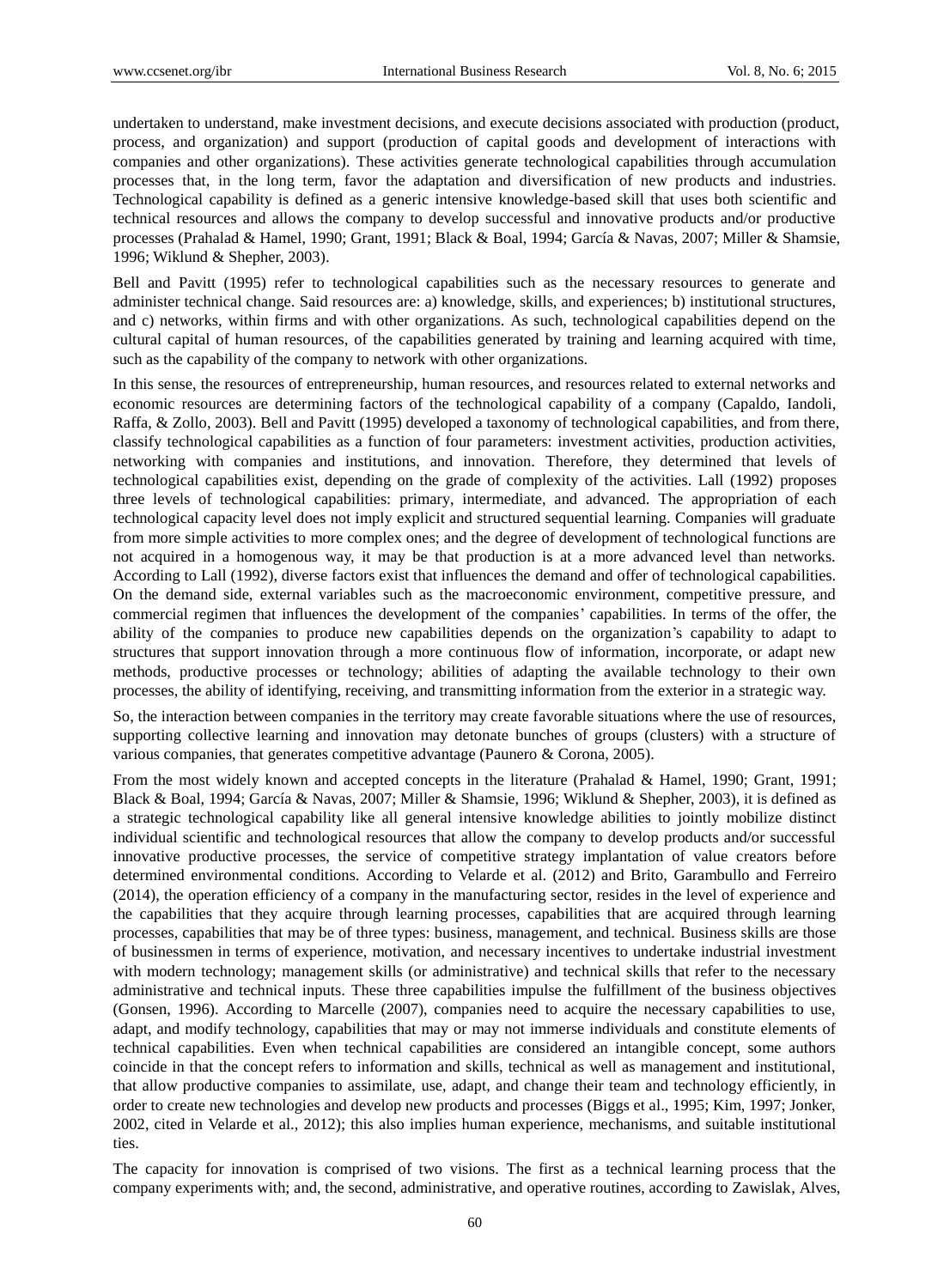Tello-Gamarra, Barbieus, Maciel (2012). These authors propose the integration of four mega-capabilities to define what innovation capacity is: 1) capacity for technical development, 2) operational abilities, 3) directive abilities, and 4) abilities to make transactions efficient.

This concept is employed in the literature on the theme as synonymous with other concepts such as technological strength and technological ability; in the same way, we have used two different concepts: capacity and capability, the second term being the most commonly studied (Dutrénit et al., 2006).

# **3. Method**

This research was focused on a group of companies that were the audience in the business forum of the automotive industry, "SAPURAYIA 2014" (where the questionnaire was applied). The study is principally oriented towards enterprises in the Laja-Bajío region. The companies that voluntarily decided to participate, and that were registered in the automotive forum defined the size of the sample. As mentioned, the study is principally directed towards small and medium businesses, although due to the formation of the cluster, large companies were considered, as they are principal actors as anchor businesses. The research subjects were business owners or personnel involved in the creation of new processes, product development, production, quality, or related position, independent of the job description (Manager, Director, Supervisor). Research team members undertook the administration of the questionnaires. The questionnaires on the quantitative base were processed using statistical software SPSS 21.

As shown in the theory, technical capabilities have multiple and complex relationships between variables. We therefore used Factorial Analysis (FA) to find standard dimensions that allow us to locate clusters and thus explain the behavior of the data provided by the companies interviewed. FA is defined as a multivariate procedure to determine whether *p* variables exhibit relationships, which may be divided into *m* sub-groups, each of which consists of a group of variables that tend to be strongly related to other variables within the cluster of the other sub-groups (Pérez, 2008). So we can identify groups of variables, recognize what variables belong to which groups and to what extent, establish the dimensions needed to explain relationships between variables and define a reference framework (coordinate axes) to describe the relationships between variables in the most adequate way (Pérez, 2008). The method applied was conventional FA. It is used to identify factors or dimensions that reflect what variables have in common. Considering only standard variance or principal components. Based on the objective, the research is also descriptive by trying to understand the current situation that companies have in relation to their technological capabilities. The questionnaire developed was designed based on the revision of the fundamental concepts and technological capabilities, such as in the case of the EIEBAC survey drawn up in 2009, *Empresas Gacelas* (Molina, 2014) and PDG Manufacturier (Molina, López, & Contreras, 2012). The questionnaire has more than 30 distinct and characteristics questions. According to the literature review, there are two principal variables: technological capabilities and networks, as shown in Table 1.

| <b>Variables</b>           | <b>Measure</b>                         | Indicator            |
|----------------------------|----------------------------------------|----------------------|
| Technological capabilities | <b>Human Resources</b>                 | Education            |
|                            |                                        | Training             |
|                            |                                        | Incentives           |
|                            | Production                             | Process automation   |
|                            | Machinery and equipment                | Age                  |
|                            |                                        | Origin               |
|                            |                                        | Competition          |
|                            |                                        | Information          |
|                            | Improvement<br>activities, R&D,<br>and | Limiting             |
|                            | Innovation                             | Investment (% sales) |
|                            |                                        | Objectives           |
|                            |                                        | Results (% sales)    |
|                            | Information systems                    | Software             |
|                            | Quality                                | Certificates         |
|                            | Intellectual property                  | Patents              |
|                            |                                        | Prototypes           |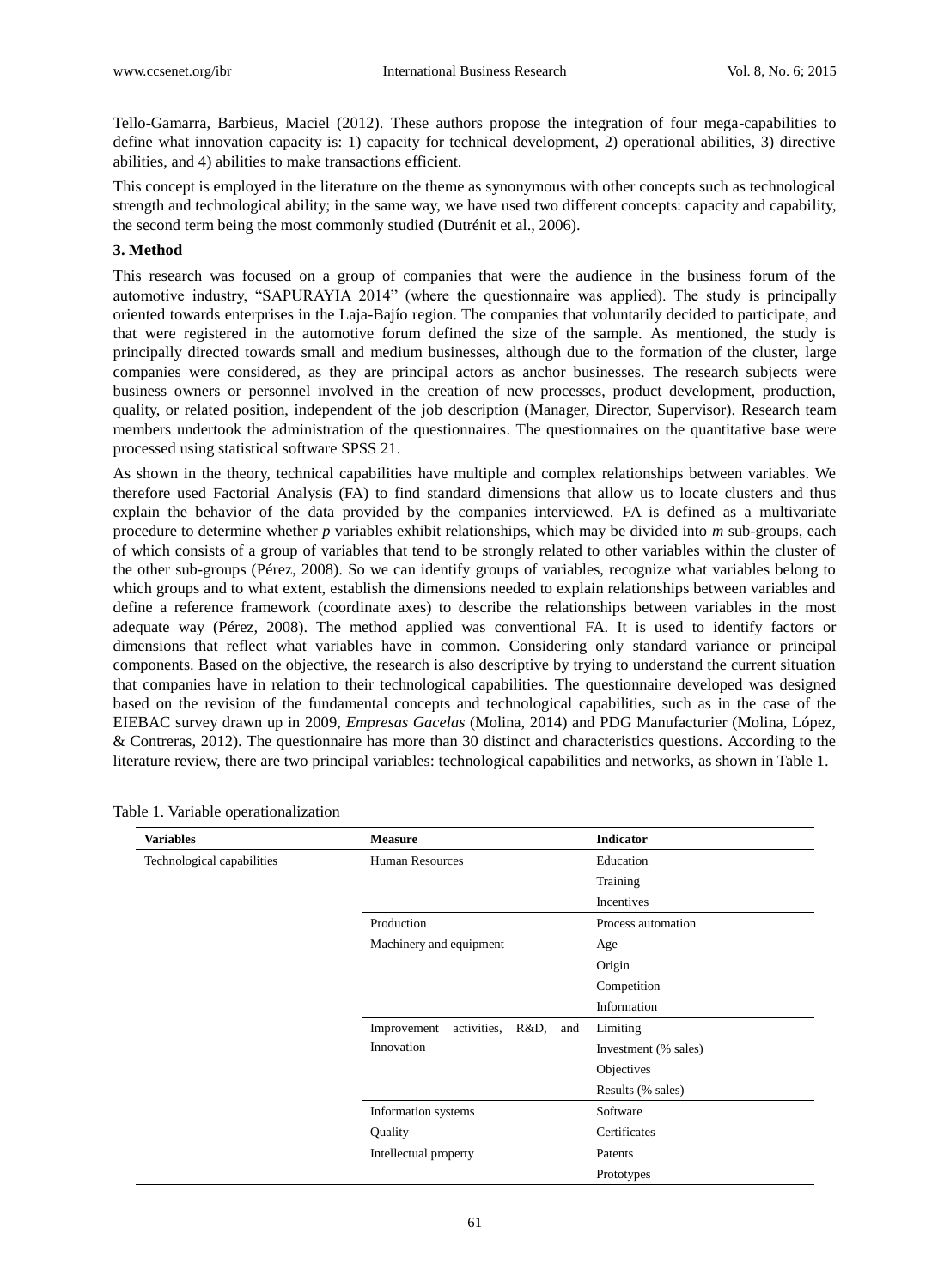| Networks (social capital) | Outreach activities      | Providers                           |
|---------------------------|--------------------------|-------------------------------------|
|                           |                          | Clients                             |
|                           |                          | Other companies                     |
|                           | Collaboration agreements | <b>Universities</b>                 |
|                           |                          | Research centers                    |
|                           |                          | Business chambers and organizations |
|                           |                          | Governmental organizations          |
|                           |                          |                                     |

Table 1 shows the components and definitions of the variables.

#### *3.1 Study Target Population*

The study is directed towards companies in the manufacturing sector of the metal-mechanics industry of the Laja-Bajío region, which includes the municipalities: Apaseo el Alto, Apaseo el Grande, Celaya, Comonfort, Cortazar, Jaral del Progreso, Santa Cruz de Juventino Rosas, Tarimoro, and Villagrán. As the sample size was not representative from a statistical point of view, in the first stage the study adopts an exploratory focus. In the following phases of the research, the sample will be increased longitudinally in the SAPURAIYA fairs of 2015 and 2016.

The first contact with the companies was done through visits to their workplace, via telephone, and email, through a letter that invited them to participate in the diagnosis between September and October 2014. Despite the efforts, the number of surveys received was not the amount expected. Therefore, the majority of the diagnostic questionnaires were applied during the industrial fair. The research subjects were business owners, general managers, and company middle managers.

#### *3.2 Characteristics of Companies Interviewed*

In total 48 companies in the manufacturing industry of the Laja-Baj of region were interviewed, the market permanence is high, as 69% of the companies have more than 10 years on the market; 37% of the companies interviewed were small, 16% micro, 13% large, and 34% medium.

#### **4. Results**

To understand the technological capabilities of an organization it is important to analyze the educational level of their personnel, in 97% of companies the directors have professional training; in 100% of cases the production manager has professional studies, the majority (79%) of production supervisors have finished high school or higher education; 48% of companies have specialized workers with high school education, and 29% with technical education, in terms of unspecialized workers many have secondary and technical education. Training offered to production workers is very intense and is frequent to very frequent. Companies mainly provide training on aspects related to using modern machinery, quality and continuous improvement of processes and products, as well as teamwork and team management.

In 100% of cases, companies have acquired machinery and equipment in the last three years, principally coming from Mexico (41.6%) and the United States (33.4%).

Within the first six aspects of competitiveness on technological positioning of companies regarding their competitiveness, on average: 63% of businesses considered technology and processes as superior to the competition's, 58% considers that are superior in comparison with its competition in their processes of management, generating competitive advantages; however, 50% and 26% acknowledge have areas of opportunity regarding gender equality and CSR.

On another note, 25% of companies are working on obtaining quality certification, and 51% are already certified. Certificates that companies have received include ISO9000-2008, ASI4E, CSR, 5S, gender equality, and quality systems. Companies express the benefits of having a qualified workforce, commitment to the environment, productivity, increasing client confidence, competitiveness, quality, and increased sales. More than half (67%) of companies designate a specific budget for Research, Development, and Innovation (R&D+I) that oscillates between 2.17% and 10.87% of sales, while two-thirds of the sample apply between 2% and 11% of sales to continuous improvement activities. However, 33% of companies, a third, do not have any budget for continuous improvement activities nor R&D+I. Even when the average of companies accept having a 12.5% increase in sales due to changes or improvements to products and processes.

Due to the high impact of programs or policies that incentivize employees, specifically regarding proposals to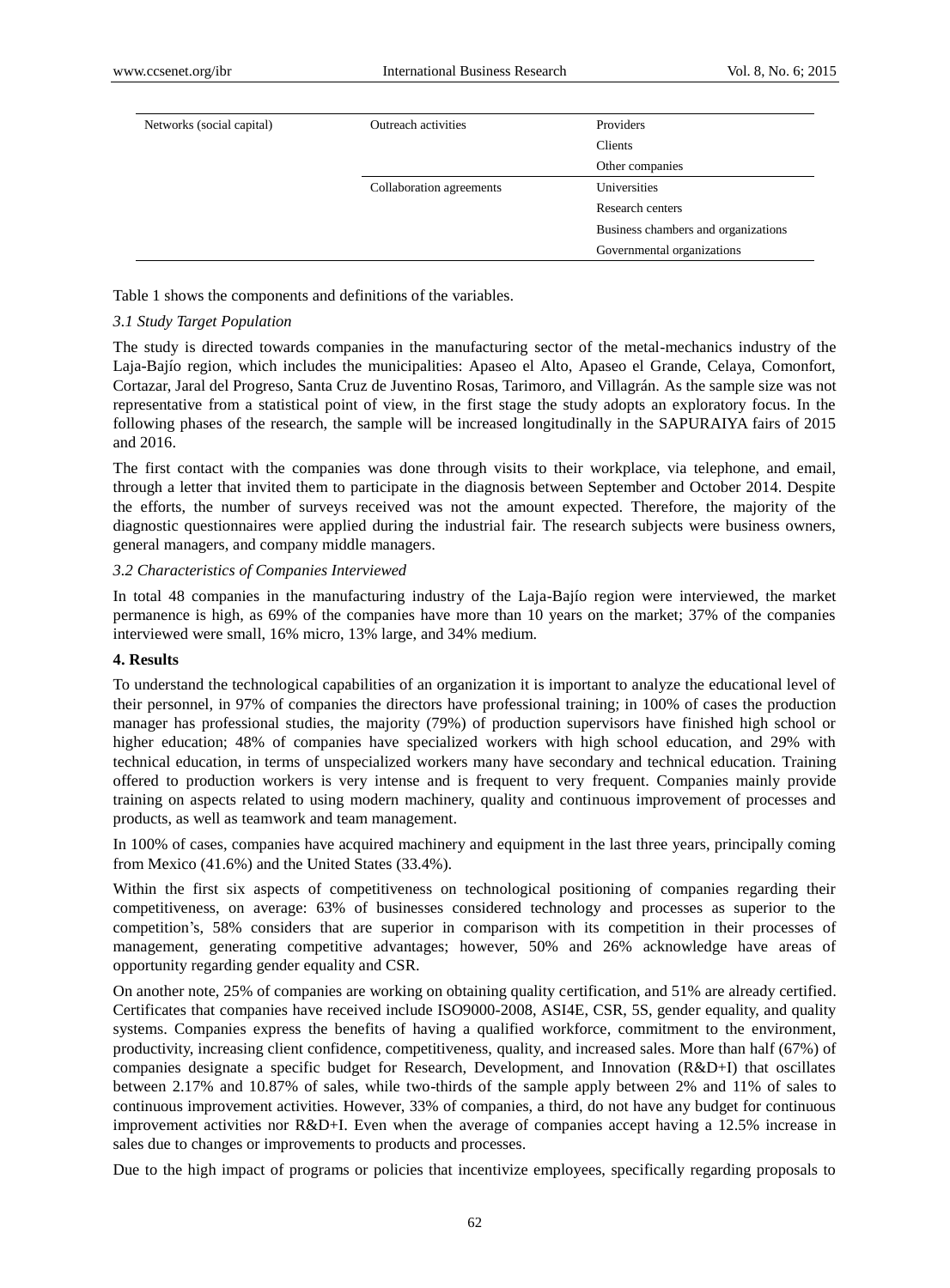improve innovation, it is important to analyze the position of the company regarding incentives. The data show that incentives are given when they generate product improvements, create new products and propose ideas or projects for improvements (Table 2), but they cannot be considered as a constant incentives policy.

Table 2. Origin of incentives for production personnel

| Incentive Origin                             | Percentage |
|----------------------------------------------|------------|
| Process improvements                         | 47%        |
| Equipment improvements                       | 35%        |
| Product improvements                         | 52%        |
| Creation of new products                     | 56%        |
| Proposing ideas or projects for improvements | 52%        |

Source: Own data based on questionnaire analysis.

# *4.1 Factorial Analysis of Production Process Measurement*

We applied Factorial Analysis (FA) with the KMO and the Bartlett Method to the data obtained from the questionnaires. We were interested in applying this method to six measurements or dimensions of technological capabilities. We show an example in Table 3, where we may observe that for the first measurement dimension of production processes, and that it was the same result for the other five, the significance level is very close to .005, and the measure of use of sources of information for new technology is 0.001, far below 0.500, which is why applying FA makes sense. These significance levels were adequate for the other four measurements of technological capabilities.

#### Table 3. KMO and Bartlett test

| Kaiser-Meyer-Olkin sample adaptation measurement |                          | .279   |
|--------------------------------------------------|--------------------------|--------|
| Bartlett sphericity test                         | Approximated Chi-Squared | 31.675 |
|                                                  | Gl                       | 15     |
|                                                  | Sig.                     | .007   |
| KMO and Bartlet Test                             |                          |        |
| Kaiser-Meyer-Olkin sample adaptation             |                          | .524   |
| Bartlett sphericity test                         | Approximated Chi-Squared | 94.784 |
|                                                  | Gl                       | 55     |
|                                                  | Sig.                     | .001   |

Source: This table was developed based on the SPSS analysis.

Of the six principal tools for production processes, we obtained groups of variables expressed in three factors, highlighted in Table 4, which better explains the behavior of dimension, in order of importance: the use of automated non-computational equipment or machinery and semi-automated processes. This may be why in the last three years 89% of companies have purchased machinery and new equipment; thus their production processes have migrated to cutting edge technology.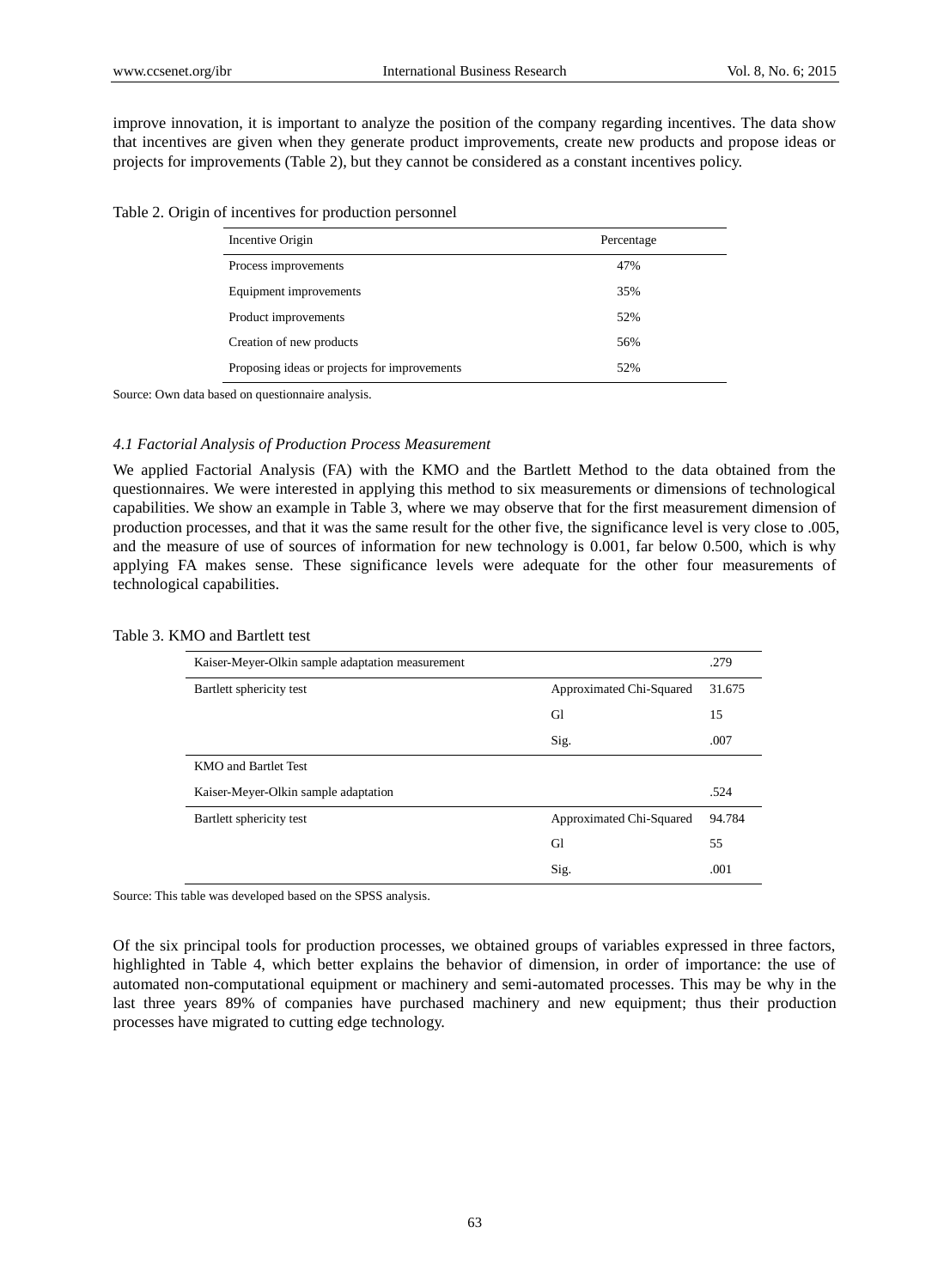## Table 4. Production processes

|                                                                                                         |         | Factor                      |         |
|---------------------------------------------------------------------------------------------------------|---------|-----------------------------|---------|
| <b>Tools</b>                                                                                            |         | $\mathcal{D}_{\mathcal{L}}$ |         |
| Manually, through manual tools                                                                          | $-.348$ | .811                        | $-286$  |
| With non-automated equipment or machinery (electric, mechanical, hydraulic, internal combustion engine) | $-.201$ | .144                        | $-.006$ |
| Semi-automated process                                                                                  | $-.043$ | .117                        | .905    |
| With automated, non-computerized machinery                                                              | .915    | .070                        | $-.062$ |
| With computerized machinery or equipment                                                                | .122    | $-442$                      | $-1.59$ |
| Through computerized systems, comprehensive manufacture                                                 | $-.121$ | $-.370$                     | $-109$  |

*Note.* Extraction method: Main axis factorization.

Rotation Method: Varimax Normalization with Kaiser.

a. Rotation finished in 5 iterations.

Source: This table was developed based on the SPSS analysis.

In Table 5, which shows the descriptive statistics of the group, it can be observe that the use of manual processes is still prevalent and 31.4% have automated processes. In sum, 68% of companies use semi-automated processes.

Table 5. Grouped processes of production

| Grouped Production Processes         | Percentage |
|--------------------------------------|------------|
| Manual tools and machinery           | 31.4%      |
| Semi-automatic                       | 22.4%      |
| Automatic equipment                  | 28.8%      |
| Comprehensive computerized equipment | 17.4%      |

Source: This table was developed based on the SPSS analysis.

#### *4.2 Factorial Analysis of the Measures Used from New Technology Information Sources*

Of the 11 sources of information on new technology, we reduced the dimensions to four that represent the 11 different source uses. Table 6 shows the four indicators of each factor (in order of importance): Consultants, Internet, Universities, and providers.

Table 6. Use of sources of information on new technology, matrix of rotated factors<sup>a</sup>

|                                                  | Factor   |          |          |          |
|--------------------------------------------------|----------|----------|----------|----------|
| Sources                                          | Factor 1 | Factor 2 | Factor 3 | Factor 4 |
| Production personnel, engineers, and technicians | .101     | .016     | .030     | $-.264$  |
| Sales personnel                                  | .555     | .054     | .154     | .032     |
| Clients                                          | .421     | $-.089$  | .424     | .422     |
| Providers                                        | .313     | .396     | $-.087$  | .448     |
| Fairs and Expos                                  | .214     | .457     | .054     | $-.341$  |
| <b>Specialist Publications</b>                   | .075     | .585     | $-0.066$ | $-.049$  |
| Internet                                         | .109     | .744     | .226     | .109     |
| Universities                                     | .684     | .200     | .108     | $-.236$  |
| Research centers                                 | .674     | .191     | $-.063$  | $-.147$  |
| Consultants and experts                          | .103     | .113     | .907     | $-126$   |
| Other                                            | $-.033$  | $-.016$  | .007     | .350     |

*Note.* Extraction method: Factorization of the main axis.

Rotation Method: Varimax normalization with Kaisen.

a. The rotation was undertaken in 6 iterations.

Source: This table was developed based on the SPSS analysis.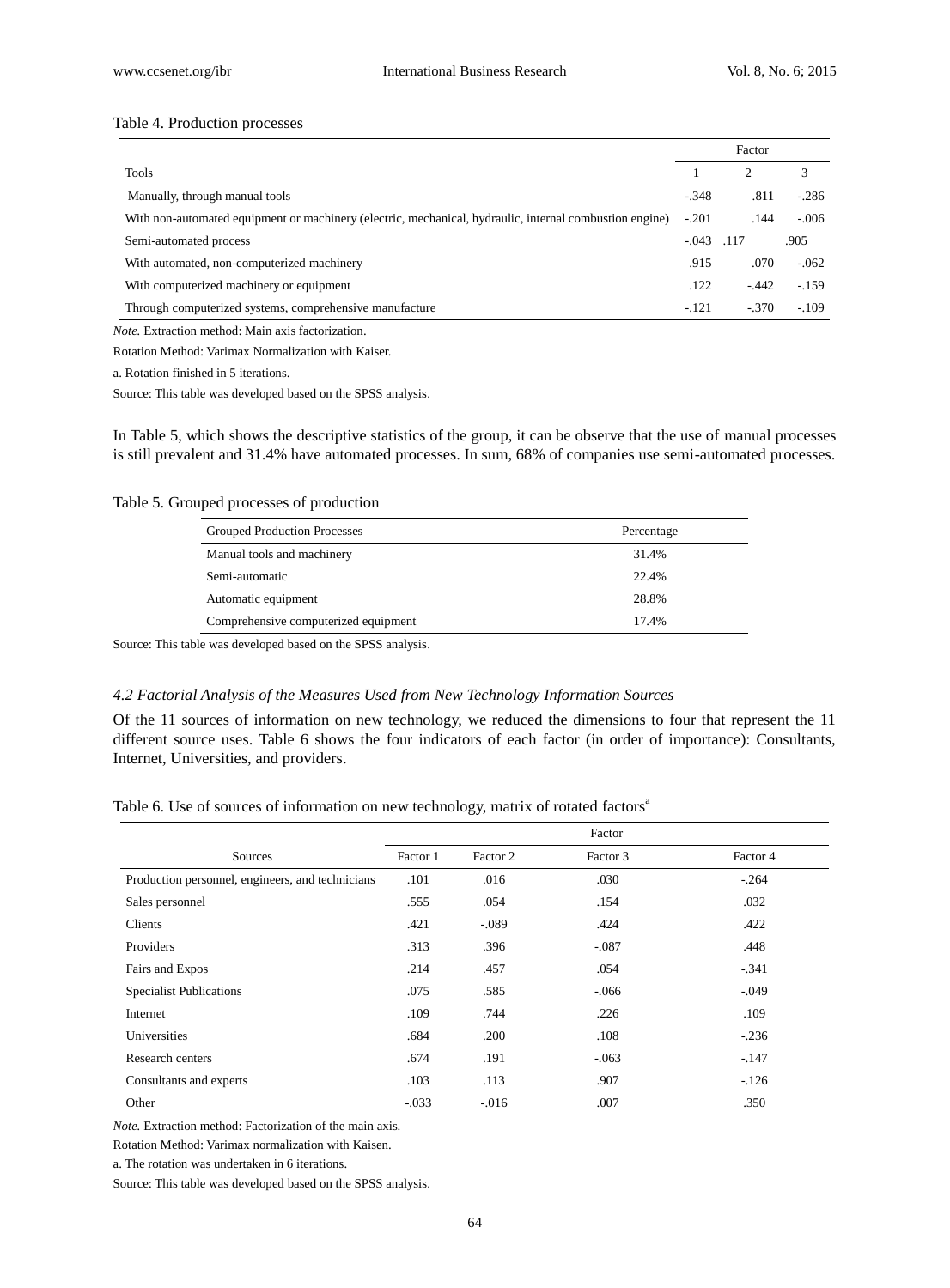Table 7 shows the descriptive statistics of the group and it can be observe the sum of classes that the frequency of use of sources of new technological information is medium to low of 51% of companies, and 49% use it at a medium to high rate, which means that companies should develop this area of opportunity of technological and continuous vigilance, benchmarking with its competitors.

Table 7. Frequency of information source use of new clusters

| Frequency   | Percentage |
|-------------|------------|
| Low         | 30%        |
| Low-medium  | 21%        |
| Medium      | 15%        |
| Medium-high | 17%        |
| High        | 17%        |

Source: Own data based on questionnaire analysis.

*4.3 Factorial Analysis of the Measurement of Improvement Activities, Technological Development, and Innovation Capacity*

The FA of the 11 activities of the companies for the dimension of measurements of continuous improvement, technological development, and innovation capacity, have a cluster of four factors, whose weight are shown in order of importance: patenting and patent analysis, temporary exchange of personnel, and formal agreements with clients (see Table 8).

Table 8. Improvement activities, technological development, and capacity for innovation matrix of rotated  $factors<sup>a</sup>$ 

|                                                                                            | Factor   |          |          |          |
|--------------------------------------------------------------------------------------------|----------|----------|----------|----------|
| Activities                                                                                 | Factor 1 | Factor 2 | Factor 3 | Factor 4 |
| Engineers' and technicians' creativity (production personnel)                              | .035     | $-.055$  | .008     | .684     |
| Temporary exchanges of personnel between companies and research<br>centers or universities | .084     | .138     | .807     | .193     |
| Technical analysis of competitors' products or reverse engineering                         | .624     | .139     | .193     | .000.    |
| Informal personal contacts                                                                 | .390     | .177     | .732     | $-.119$  |
| Patents and patent analysis                                                                | .037     | .917     | .262     | $-.040$  |
| Licensing agreements                                                                       | .203     | .661     | .076     | .035     |
| Joint Venture with foreign companies                                                       | .515     | .293     | .083     | .329     |
| Formal agreements with providers                                                           | .677     | .164     | .035     | .298     |
| Formal agreements with current or potential clients                                        | .793     | $-.052$  | .207     | $-.196$  |
| Imitation or copies of products or processes                                               | .113     | .292     | .336     | $-126$   |
| Systematically promote innovation mechanisms within the company                            | .348     | .289     | .122     | $-.009$  |

*Note.* Extraction method: Factorization of the main axis.

Rotation Method: Varimax with Kaiser normalization.

a. The rotation was completed in 7 iterations.

Source: This table was developed based on the SPSS analysis.

The descriptive statistics of the cluster is shown in Table 9. It can be observe by the sum of classes, the importance of improvement activities, technological development, and innovation capabilities. Of those studied, 39% of companies give little or no importance to this activity, while 23% consider it regular, and 38% important or paramount.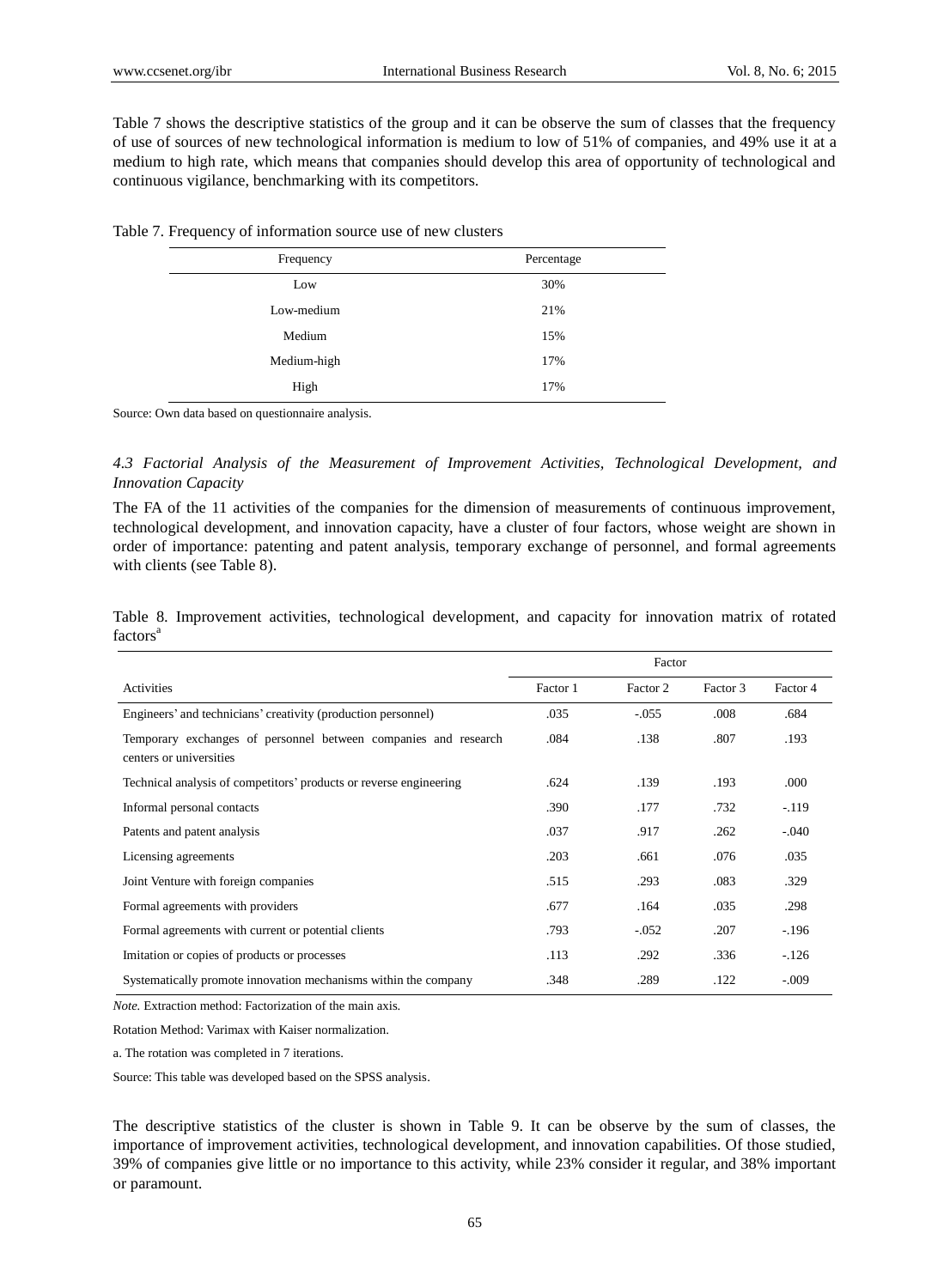| Importance           | Percentage |
|----------------------|------------|
| Unimportant          | 16%        |
| Of slight importance | 23%        |
| Regular              | 23%        |
| Important            | 15%        |
| Very important       | 23%        |

Table 9. Improvement activities, technological development, and clustered innovation capacity

Source: This table was developed based on the SPSS analysis.

# *4.4 Factorial Analysis of the Measure of the Purposes of Orientation of the Company with Regards to Improvement Projects, R&D*

In reltion to the rotated factors, two factors were pooled where eight purposes were clustered in order of importance of the activity that best explains this dimension: improvements in the presentation of packaging and reduction costs, as well as the purpose of project orientation towards improvements, and clustered research, we found that 43% are involved in process, packaging, improved machinery and equipment, while 57% are focused on improving products, processes, and costs.

#### *4.5 Factorial Analysis of the Measure of Dissemination of Technological Changes*

In this dimension, by applying FA, we obtained two factors where the majority of the seven entities were clustered. Changes were disseminated within the company, meaning that the interior of the enterprise was a priority for information management, such as directors and managers, as well as production personnel. Outside the business dissemination was important with chambers, business associations and first place communication of technological changes, followed by Universities and other companies.

#### *4.6 Factorial Analysis of the Importance of Tools for Process Improvement*

Of the 22 most important tools to improve the processes of the company, FA allowed us to group three factors, where the tools had greater weight in order of importance: teamwork, identification and classification of defects, and the Kaisen method.

#### *4.7 Company Networks*

In terms of the frequency of use of private and governmental funds by the company, we found with FA that there are three sources, which in order of importance are: the area of economic development in their three levels of government and CONACYT, the factor of private funds in the stock market, and support for product and service purchases from the government. 54% of the sample population used public funding and 46% private.

In terms of networking capabilities of companies, the data show that there is a medium-low level of networking between the company and providers, as only 45% undertake activities that link them to their providers. In fact, outreach between companies and providers is more sporadic or not done in 40% of cases, and they focus on the following reasons for collaboration in order of importance: sharing information to design collaborative strategies, industrial fairs (SAPURAYIA), accounting/finance consultants, and publicity/marketing.

The ties between company and client have the objective of understanding their principal needs and improve products and processes based on their opinion. Companies rarely transfer technology to clients, the information that they share to establish collaborative strategies is scarce, and practically they do not undertake technological development together. In the same way, 44% of companies sporadically or almost never establish collaboration strategies with their clients, being from the same sector or not. Those that have collaborated, outreach is undertaken for (in order of importance): client participation in product and process improvement, insurance, strategic alliances (purchases, providers) and sub-contractors (specifications dictated by the client, joint specifications).

The frequency of collaboration with universities, research centers, and other organizations is also very low, and only 7.5% undertake it frequently or very often. This is reflected in the fact that only 30% of companies interviewed at some time have on average linked with two universities, research centers or other organizations and this collaboration is sporadic. It is also important to mention that the service is focused primordially on technological development and the following organizations: the University of Guanajuato (UG), the Roque Institute of Technology (ITR), the Autonomous University of Queretaro (UAQ), the Consortium of Knowledge,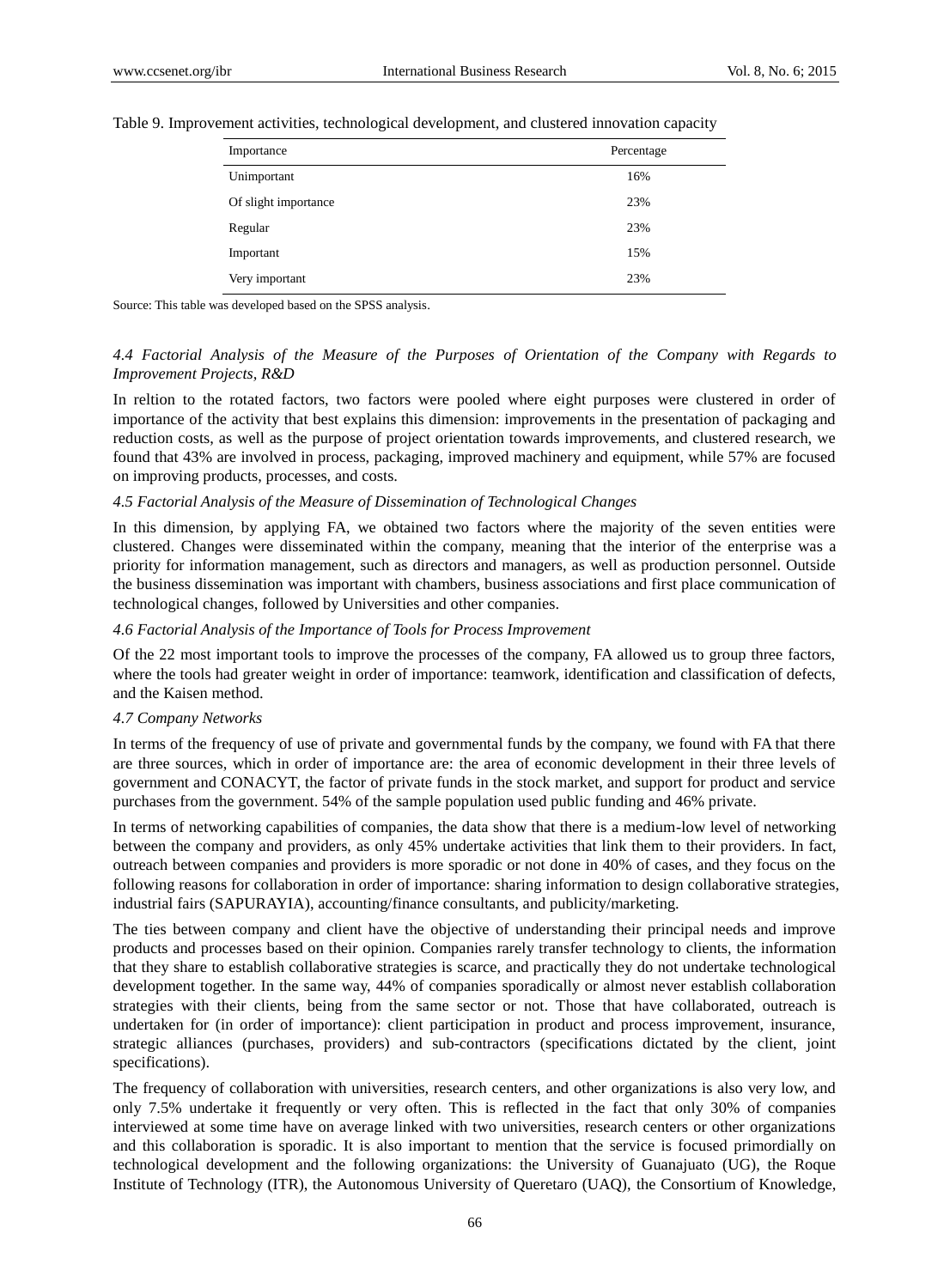the National Institute of Forestry, Agricultural, and Fisheries Research (CINVESTAV), the National Council of Balanced Foods Producers (CONAFAB), the Secretary of Agriculture, Livestock, Rural Development, Fishing, and Food (SAGARPA), the Council of Science and Technology of the State of Guanajuato (CONCYTEG), chambers and business organizations and non-governmental organizations. We stress that 20% have used the services of external consultants and experts in contrast with 4% that have links to the University of Guanajuato.

However, there are limiting factors on the capacity of companies to network with clients, providers, companies, universities, research centers, and other organizations. Of those studied, 48% are unaware of the services that universities or research centers offer, in other words, the lack of information on collaboration opportunities is the main reason these networks are not established. Another reason that stands out is the lack of trust in research centers and universities regarding confidential information. In addition, formality in complying with goals, delivery timeline, and service continuity, and high costs also represent a barrier to networking.

#### *4.8 Correlation of Factors and Measurements of Technological Capabilities*

It was undertook a correlation of factors and the measurements of technological capabilities (see Table 10) of the companies interviewed. The results show negative correlations, which mean that "the greater the use of manual tools, the lesser employment of automated equipment and vice versa": r [-.405], p<.005; " the greater the use of manual tools, the lesser importance of continuous improvement activities, technological development, innovation capabilities and vice versa": r [-.332], p<.005.

|              |                                                                                                                     | $\mathbf{1}$         | $\overline{c}$ | 3       | 4       | 5        | 6       | $\tau$   | 8                  | 9    | 10           | 11 |
|--------------|---------------------------------------------------------------------------------------------------------------------|----------------------|----------------|---------|---------|----------|---------|----------|--------------------|------|--------------|----|
| $\mathbf{1}$ | Manual tools and machinery (cluster)                                                                                | $\mathbf{1}$         |                |         |         |          |         |          |                    |      |              |    |
| 2            | Semi-automated process (cluster)                                                                                    | .083                 | 1              |         |         |          |         |          |                    |      |              |    |
| 3            | Automated<br>computerized<br>and<br>equipment (cluster)                                                             | $-.405***$           | $-.025$        | 1       |         |          |         |          |                    |      |              |    |
| 4            | Through<br>computerized,<br>integrated<br>manufacturing systems (cluster)                                           | $-156$               | $-.004$        | .180    | 1       |          |         |          |                    |      |              |    |
| 5            | Use of sources of information from new<br>technologies (cluster)                                                    | .201                 | $-.068$        | $-.094$ | $-.195$ | 1        |         |          |                    |      |              |    |
| 6            | Importance of continuous improvement<br>activities, technological development,<br>and innovation capacities (range) | $-.332$ <sup>*</sup> | $-.038$        | .238    | .167    | $-.197$  | 1       |          |                    |      |              |    |
| 7            | Orientation (range)                                                                                                 | .045                 | $-.205$        | .181    | $-.104$ | $.620**$ | $-.174$ | 1        |                    |      |              |    |
| 8            | Internal dissemination of technological<br>changes resulting from research,<br>development, and innovation (range)  | .124                 | .017           | .111    | $-.103$ | .215     | $-.034$ | $.436**$ | $\mathbf{1}$       |      |              |    |
| 9            | External dissemination of technological<br>changes resulting from research,<br>development, and innovation (range)  | $-.023$              | $-.094$        | .146    | $-.086$ | $-.002$  | .192    | .010     | $.388*$            | 1    |              |    |
| 10           | Dissemination of technological changes<br>resulting from research, development,<br>and innovation (range)           | .050                 | .033           | .129    | $-.102$ | .128     | .078    | .251     | $.790^{**}$ .852** |      | $\mathbf{1}$ |    |
| 11           | Importance of tools for continuous<br>process improvement (range)                                                   | .103                 | $-.117$        | .204    | .072    | .175     | .293    | .273     | .160               | .189 | .154         | 1  |

Table 10. Correlation of factors and measurements of technological capabilities

Source: This table was developed based on the SPSS analysis.

The results show positive correlations such as "the greater the use of information sources, the greater purpose orientation of improvement projects": r [.620], p<.000. Another positive correlation was "the greater dissemination of technological changes of the company, in general, the greater the internal and external dissemination activities": r [.790; .852], p<.000.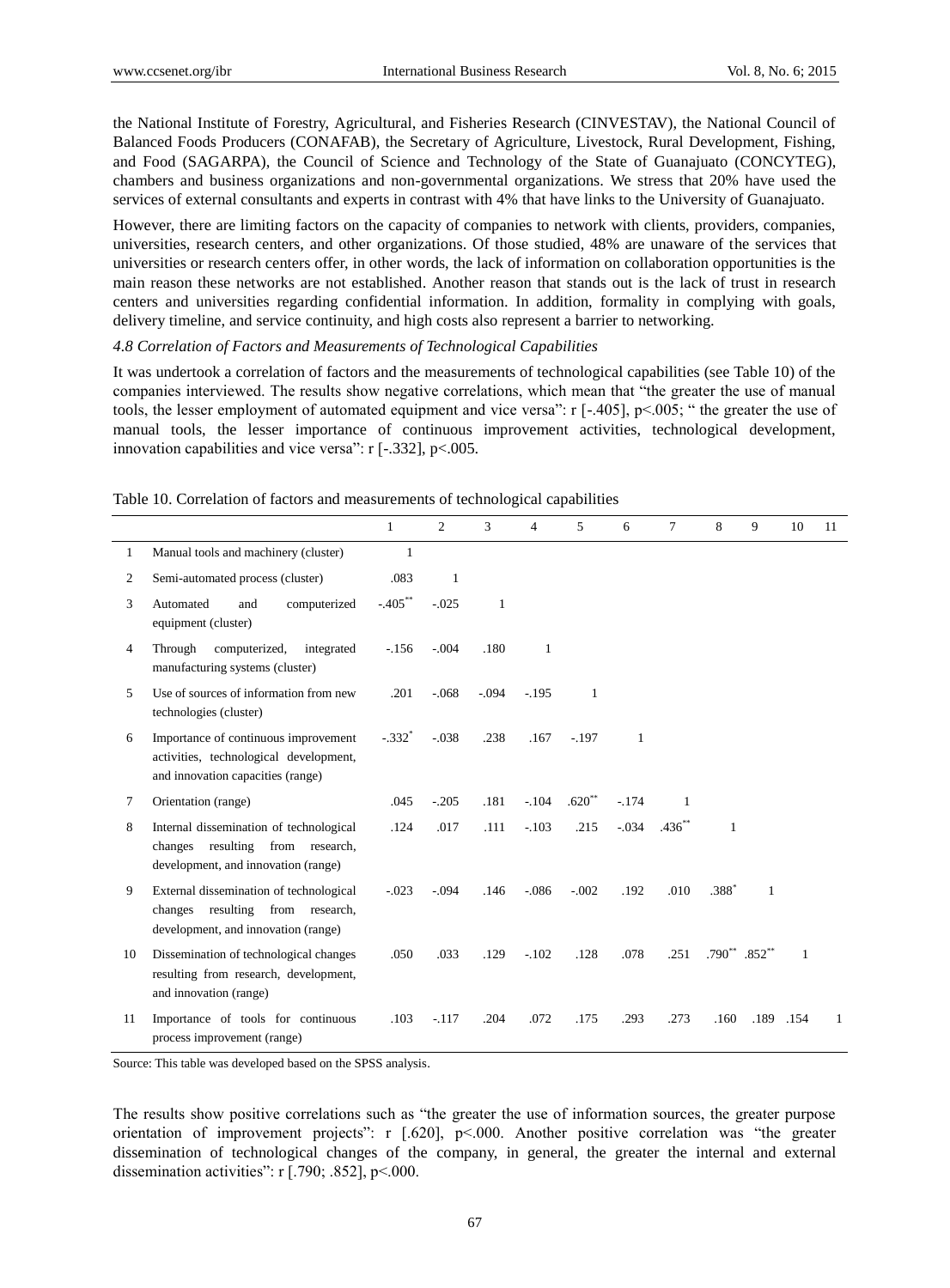## *4.9 Correlation of Factors and Measurements of Networking*

Regarding company networks, Table 11 show significant negative correlations, such as "the more semi-automated processes, fewer reasons not to network with other organizations": r[-.382], p<.005; and "the greater the importance of activities for continuous improvement, technological development, and innovation capacity, the fewer reasons to not network with other organizations": r[-.287], p<0.005. In this rubric, the results also obtained positive correlations in terms of "the greater the use of information sources from new technologies, te greater the networking activities between clients and providers": r [.308; .360], p<.000, "greater networking with providers means greater networking with clients": r [.774], p<.000.

|                |                                                                                                                           | Private sources<br>of funding<br>(range) | Governmental<br>sources of<br>funding (range) | Private and<br>governmental<br>sources of funding<br>(range) | Networking<br>activities with<br>providers (range) | Networking activities<br>with current and/or<br>potential clients<br>(range) | Reasons to<br>not network<br>with other<br>organizations |
|----------------|---------------------------------------------------------------------------------------------------------------------------|------------------------------------------|-----------------------------------------------|--------------------------------------------------------------|----------------------------------------------------|------------------------------------------------------------------------------|----------------------------------------------------------|
|                | Manual<br>tools<br>and<br>machinery (cluster)                                                                             | .149                                     | $-.003$                                       | .037                                                         | .096                                               | $-.075$                                                                      | .182                                                     |
| 2              | Semi-automated<br>process<br>(cluster)                                                                                    | .203                                     | .143                                          | .203                                                         | $-.040$                                            | $-.065$                                                                      | $-.382**$                                                |
| 3              | Automated<br>and<br>computerized<br>equipment<br>(cluster)                                                                | $-.051$                                  | .096                                          | .014                                                         | $-.197$                                            | $-.162$                                                                      | $-.190$                                                  |
| $\overline{4}$ | Through<br>computerized,<br>manufacturing<br>integrated<br>systems (cluster)                                              | .042                                     | .182                                          | .113                                                         | $-.028$                                            | $-.103$                                                                      | .096                                                     |
| $\mathcal{F}$  | of<br>Use<br>of<br>sources<br>information<br>from<br>new<br>technologies (cluster)                                        | .209                                     | .213                                          | .180                                                         | $.308*$                                            | $.360*$                                                                      | .171                                                     |
| 6              | Importance of continuous<br>improvement activities,<br>technological development,<br>and innovation capacities<br>(range) | $-.052$                                  | .064                                          | .080                                                         | .095                                               | .089                                                                         | $-.287$                                                  |

## Table 11. Correlation of factors and measurements of networks

Source: This table was developed based on the SPSS analysis.

#### **5. Discussion and Conclusions**

Having presented the results obtained from the technological capacity analysis of the companies of the manufacturing industry, we may deduce that the cultural capital (education) of the personnel that work in the companies is high. This high educational level may facilitate the development of capabilities for realizing operations that improve their performance, from the most basic activities, to contributing ideas in the workplace or taking decisions in their tasks (Alharthey, Rasli, Yusoff, & Al-Ghazali, 2013), which is congruent with the theory that we sustained at the beginning of the article. Production personnel training are highly intensive in the organizations that bring the knowledge and skills necessary to improve labor productivity. Training and education is vital if companies consider staff creativity as a principal factor in implementing continuous improvement activities and innovation of products and processes. Therefore, they are aware of and, therefore, frequently improve knowledge, skills, and capabilities of human resources as a source of competitive advantage when seen as intangible assets of the organization. In relation to technological capital, to a large extent the companies used semi to fully automated processes and have concerned themselves with investing in Research, Development, and Innovation (R&D+I), as well as having up to date machinery and equipment, which is why they can migrate or translate or substitute manual processes for automated or computerized machinery, and, therefore, diminish the level of manipulation of materials on behalf of the employee, which facilitates the fulfilment of quality norms. Another strength that companies perceive is greater technological positioning with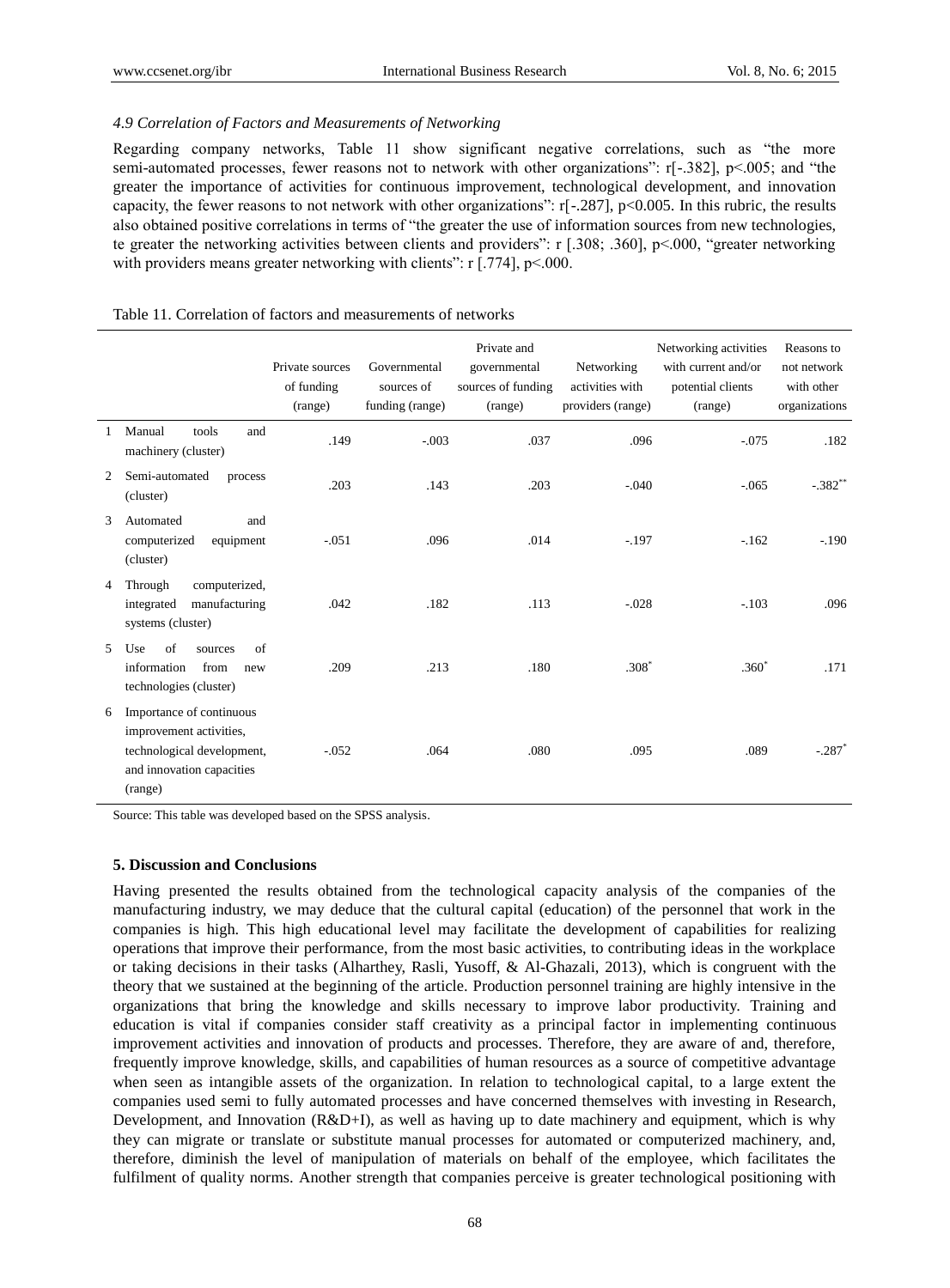regards to the competition, due to the high level of technological appropriation. However, a third of companies do not designate any of their budgets to continuous improvement, nor to R&D+I. Although the average company does accept having a 12.5% increase in sales due to changes or improvements to products and processes, these changes are not reflected in registered patents. When companies invest in R&D+I activities and continuous improvement, they expect to better their production processes, increase the quality of their products and generate new products. However, there is heterogeneity in the benefits or results expected from the R&D+I investment, and continuous improvement, demonstrating differences in the efficiency of resource use. The high costs that go with investment in research and development represent the principal limiting factor for innovation. Companies should consider forming and implementing collaborative strategies with clients, providers, companies from the sector, Universities, Research Centers, business organizations, and civil society, supporting them with the social capital of the organization. Even through business networking represents a collaboration strategy, the support offered is unknown and there is no confidence in the quality, formality, and confidentiality of the information shared. The above leads to low impulse to the development of the articulation of the cluster, as sustained in the revised theory.

More than half of the companies studied have quality certifications, which represent a crucial area of improvement, especially by the industry they represent and the demands of the anchor companies, in the future automotive cluster. Almost half of the companies frequently or very frequently use cutting edge technology and informally undertake continuous benchmarking with competitors, which allows them to offer better products and services to their clients. The vast majority of companies are focused on product, process, and cost improvements to have a competitive advantage and offer better prices to customers with added value.

An important finding is the particular attention to dissemination of information both internally and externally; this is imperative as it maintains the cohesion on the importance of technological changes and new processes. The most used improvement tools are integration with Work Teams of high performance, identification and classification of defects and the Kaisen method.

Linking networks have great development opportunities, and even when they exist for public and private finance, there is a lack of networking for client participation in product and process improvement, insurance, strategic alliances (purchasing, providers) and sub-contractors (specifications dictated by the customer, joint specification), and with their providers who increase the information to design collaborative strategies, access to industrial fairs (SAPURAYIA, etc.), accounting/finance consultants, and publicity/marketing.

The frequency of networking with universities, research centers, and other organizations is also very low, which is why there must be a mutual effort among institutions and companies to create channels in benefit of territorial competitiveness, based on the construction of greater social capital.

In the revised theoretical foundations, as the correlations found in this research show, if the company increases the automation of its processes, put greater importance to continuous improvement and innovation activities and frequently used sources of information of new technologies, will generate greater links with customers and suppliers, as it demostrate cluster articulation theory; and due to the proximity of the companies in the cluster, it will improve the ability of learning and acquisition of progressive technological capabilities for the dissemination of technological changes internally and externally.

The objective of this study was to undertake and approximation of the technological capabilities and networks of companies in the manufacturing industry in the Laja-Baj  $\acute{o}$  region. Regarding the first, results show a medium level on the ability of companies in the industry to adopt automated or computerized technology, despite they acquire technology in a recurring fashion (every three years). The above related to the mid-low level of the budget destined to R&D+I and a low percentage of companies that designated budget to this rubric, even when several studies show a positive relationship between investment in R&D and organizational performance (Geroski & Machin, 2013).

Progressive technological capabilities have a role, as well as personnel skills, which may intensify through training, incentives, knowledge management, networking experiences, among others. However, the efforts that until now companies have enacted in these factors may and should be increased to intensify their innovation actions, and consequently increase their competitive advantage. Currently, there are public policies on their way to support technological innovation in companies in the state of Guanajuato. Specifically programs such as Fomix Guanajuato, incentives for innovation from CONACYT, the Sectorial Fund for the Economy – Innovation Incentive Program, principally. However, these programs take as a given that companies have the level of development necessary to implement innovation projects, within the cluster that proposes an advisory mechanism integrated by representatives of companies, government, IES, and research.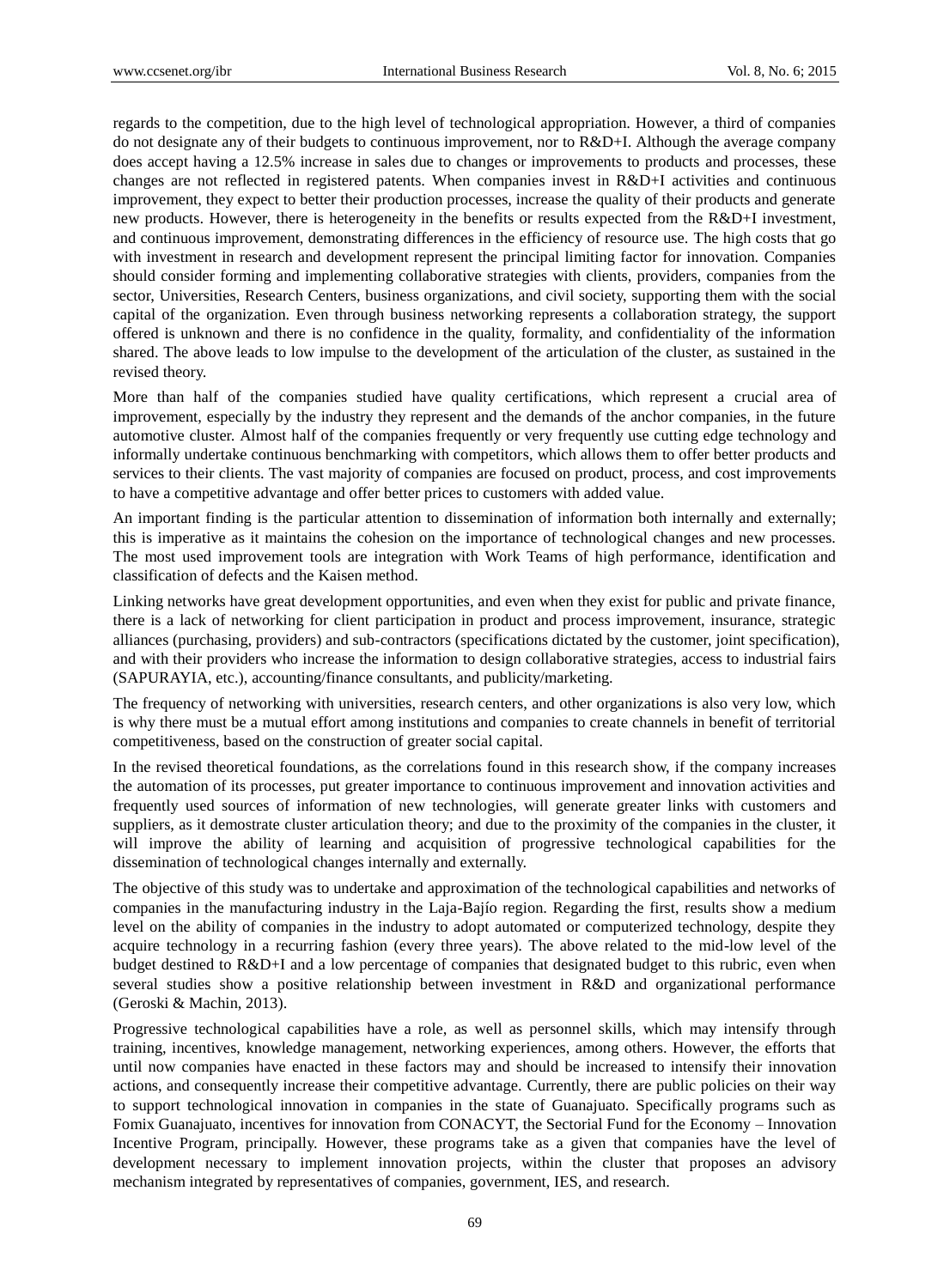#### **6. Recommendations**

Given the results presented above, we suggest generating public policies that are focused on strengthening an automotive cluster in the region, in the first instance to develop the technological capabilities of the companies, specifically for each individual sector, so that, they may consolidate their technology, processes, and products, and therefore be in a position to innovate within the organization and incorporate the value chain that progresses their capabilities. Another complementary part is the importance of the articulation of the cluster in a dynamic region of the Bajío, with a high-level industrial policy, where the following is considered: the decided and honest intervention of the State in the industry to organize and modify the structure and schemes of production; that the State apply a series of instruments to promote the development of specific activities or economic agents, involved in the cluster; point to the development of the sector of services and primary activities; participation of social actors to generate a policy for productive development, science, technology, and innovation policies, education and training policies, commercialization policies; generate a value chain to bring the product or service, from its conception, through diverse forms of production, to delivery to consumers.

#### **Acknowledgments**

We would like to thank the Directorate for Research Support and Postgraduate Programs (DAIP) of the University of Guanajuato, Mexico, in the translation of the present research paper and to Juan Alfonso Mendez for the development of the analysis in the software SPSS.

#### **References**

- Alharthey, B., Rasli, A., Yusoff, R., & Al-Ghazali, B. (2013). Impact of innovation culture on human resources management practices. *International Journal of Academic Research, 5*(3), 60-63. http://dx.doi.org/10.7813/2075-4124.2013/5-3/B.10
- Amsden, A., & Hikino, T. (1992). *Staying behind, stumbling back, sneaking up, soaring ahead: Late industrialisation in historical perspective*. New School for Social Research, Working Paper No. 42.
- Arrow, K. (1962). The implications of learning by doing. *Review of Economic Studies, 29*, 166-170. http://dx.doi.org/10.2307/2295952
- Bell, M. (1984). Learning' and the accumulation of industrial technological capacity in developing countries. In K. King, & M. Fransman (Eds.), *Technological capacity in the third world* (pp. 187-209). London: Macmillan.
- Bell, M., & Pavitt, K. (1995). *The development of technological capabilities*. In el libro "Trade, technology and International Competitiveness" de Haque, Economic Development Institute of the World Bank. Retrieved from http://books.google.com.mx
- Black, J., & Boal, K. (1994). Strategic resources: Traits, configurations and paths to sustainable competitive advantage. *Strategic Management Journal, 15*(2), 31-148. http://dx.doi.org/10.1002/smj.4250151009
- Bourdieu, P. (1980). *Le capital social. Notes provisoires*. Actes de la recherche en sciences sociales, París. p. 2. http://dx.doi.org/10.3917/idee.169.0063
- Brito, J., Garambullo, A., & Ferreiro, V. (2014). Aprendizaje y acumulación de capacidades tecnológicas en la industria electrónica de tijuana. *Revista Global de Negocios, 2*(2), 57-68.
- Capaldo, G., Iandoli, L., Raffa, M., & Zollo, G. (2003). The evaluation of innovation capabilities in small software firms: A methodological approach. *Small Business Economics, 21*(4), 343-354. http://dx.doi.org/10.1023/A:1026158904245
- Chandler, A. (1962). *Strategy and structure: The history of American industrial enterprise*. MIT, Press, Cambridge, MA.
- Cimoli, M. (2000). *Developing innovation systems: Mexico in the global context*. London: Continuum.
- Contreras, R., López, A., & Molina, R. (2011). *Emprendimiento. Dimensiones sociales y culturales en las Mipymes*. México: Pearson.
- Dahlman, C., & Westphal, L. E. (1982). Technological effort in industrial development: An interpretative survey of recent research. In F. Stewart, & J. James (Eds.), *The economics of new technology in developing countries* (pp. 105-137). London, Frances Pinter.
- Domínguez, L., & Brown, F. (2004). *Capacidades tecnológicas: Propuesta de medición y agrupamiento para la industria Mexicana*. Revista de la CEPAL, no. 83, Agosto 2004.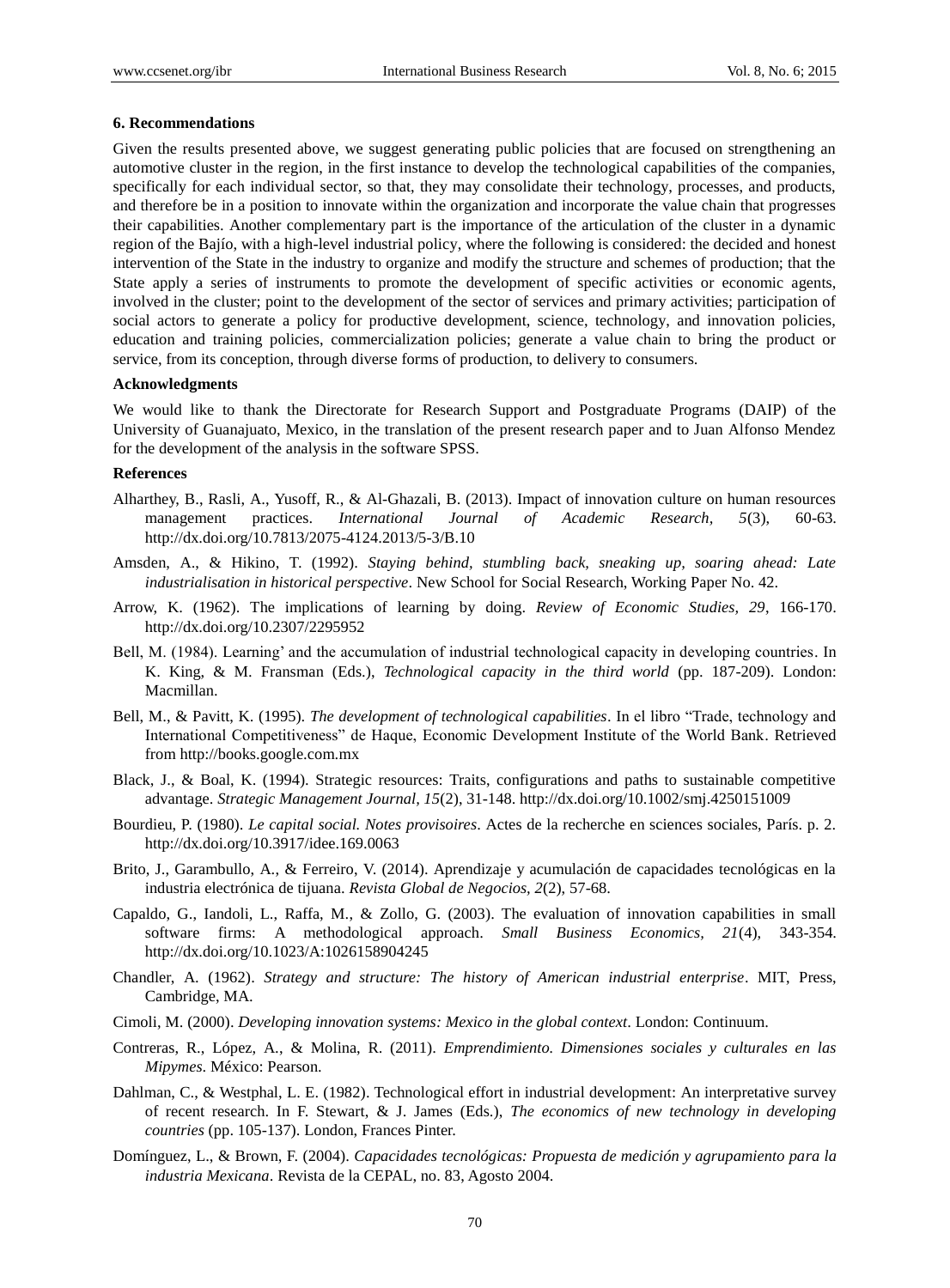- Dosi, G. (1988). The nature of the innovation process. In Dosi, G. et al. (Eds.), *Technical change and economic theory* (pp. 221-238). Pinter, London.
- Dutrénit, G., Vera-Cruz, A. O., Arias, A., Sampedro, J. L., & Urióstegui, A. (2006). *Acumulación de capacidades tecnológicas en subsidiarias de empresas globales en México*. El caso de la industria, maquiladora de exportación. México: UAM-Miguel Ángel Porrúa.
- García, F., & Navas, J. (2007). *Las capacidades tecnológicas y los resultados empresariales* (pp. 177-210). Un estudio empírico en el sector biotenológico español, Cuadernos de Economía y Dirección de la Empresa, no. 32.
- Geroski, P., & Machin, S. (2013). Think Again: Do innovating firms outperform non innovators? *Business Strategy Review, 24*(2), 82-86. http://dx.doi.org/10.1111/j.1467-8616.2013.00959.x
- Gonsen, R. (1996). Formas de capacidades tecnológicas en la industria moderna de bioprocesos en México. Una reflexión sobre el proceso de aprendizaje. *Espacios, 17*(3).
- Grant, R. (1991). The resource based theory of competitive advantage: Implications for strategy formulation. *California Management Review,* 114-135. http://dx.doi.org/10.5539/ass.v9n10p60
- INEGI. (2007). Sistema de clasificación de américa del norte.
- INEGI. (2009). Censos económicos 2009.
- Julien, P. A., & Molina, M. R. (2012*). Una teoría del emprendimiento Regional en la Economía del Conocimiento: Una metáfora de las novelas policíacas*.
- Julien, P. A., Marchesnay, M., & Mundet, J. H. (1996). *El control de la información como ventaja competitiva en el desarrollo de la PYME: Entorno cambiante y cada vez más globalizado* (pp. 99-107). Ministerio de Industria y Energía, Madrid, España, 310, IV.
- Katz, J. (1984). Domestic technological innovations and dynamic comparative advantage: Further reflexions on a comparative case-study program. *Journal of Development Studies, 16*(1-2), 13-38. http://dx.doi.org/10.1016/0304-3878(84)90100-7
- Kim, L. (1997). *From imitation to innovation: The dynamics of Korea's technological learning*. Boston, Mass: Harvard Business School Press.
- Kliksberg, B., & Tomassini, L. (2000). *Capital social y cultura: Claves estratégicas para el desarrollo.* Banco Interamericano de Desarrollo y Fondo de Cultura Económica.
- Lall, S. (1987). *Learning to industrialize: The acquisition of technological capability by India*. London: Macmillan Press.
- Lall, S. (1992). Technological capabilities and industrialization. *World Development, 20*(2), 165-186. ttp://dx.doi.org/10.1016/0305-750X(92)90097-F
- Leonard-Barton, D. (1992). Core capabilities and core rigidities: A paradox in managing new product development. *Strategic Management Journal*, (13), 111-125. http://dx.doi.org/10.1002/smj.4250131009
- Leonard-Barton, D. (1995). *Wellsprings of knowledge*. Boston, Mass: Harvard Business School Press.
- Marcelle, G. (2007). *Technology acquisition and domestic learning*. Science and Development Network. Policy Briefs.
- Mart n, M. L., & Estrada, S. (2011). Desarrollo agroindustrial en México. In M. L. Mart n Carbajal, S. Estrada, & S. Padilla (Eds.), *A propósito del sistema sectorial de innovación en la agroindustria Mexicana* (pp. 41-70). Universidad de Guanajuato-Universidad Michoacana de San Nicolás de Hidalgo, Morelia.
- Miller, D., & Shamsie, J. (1996). The resource based view of the firm in two environments: The hollywood film studios from 1936 to 1965. *Academy Management Journal, 39*(3), 519-543. http://dx.doi.org/10.2307/256654
- Molina Sánchez, R. (2014). La Empresa Gacela. In R. Molina Sánchez (Ed.), *La Empresa Gacela* (p. 167). Celaya, Guanajuato, México: Universidad de Guanajuato.
- Molina, R., López, C., & Contreras, R. (2012). *La metodología utilizada en el diagnóstico de PYMES con un sistema experto de Benchmarking: PDG Manufacturier*. Administración y organización. No. 28.
- Paunnero, X., & Corona, L. (2005). *Sistemas productivos locales en México.* Tipología desde la perspectiva europea, E. Documenta Universitaria.